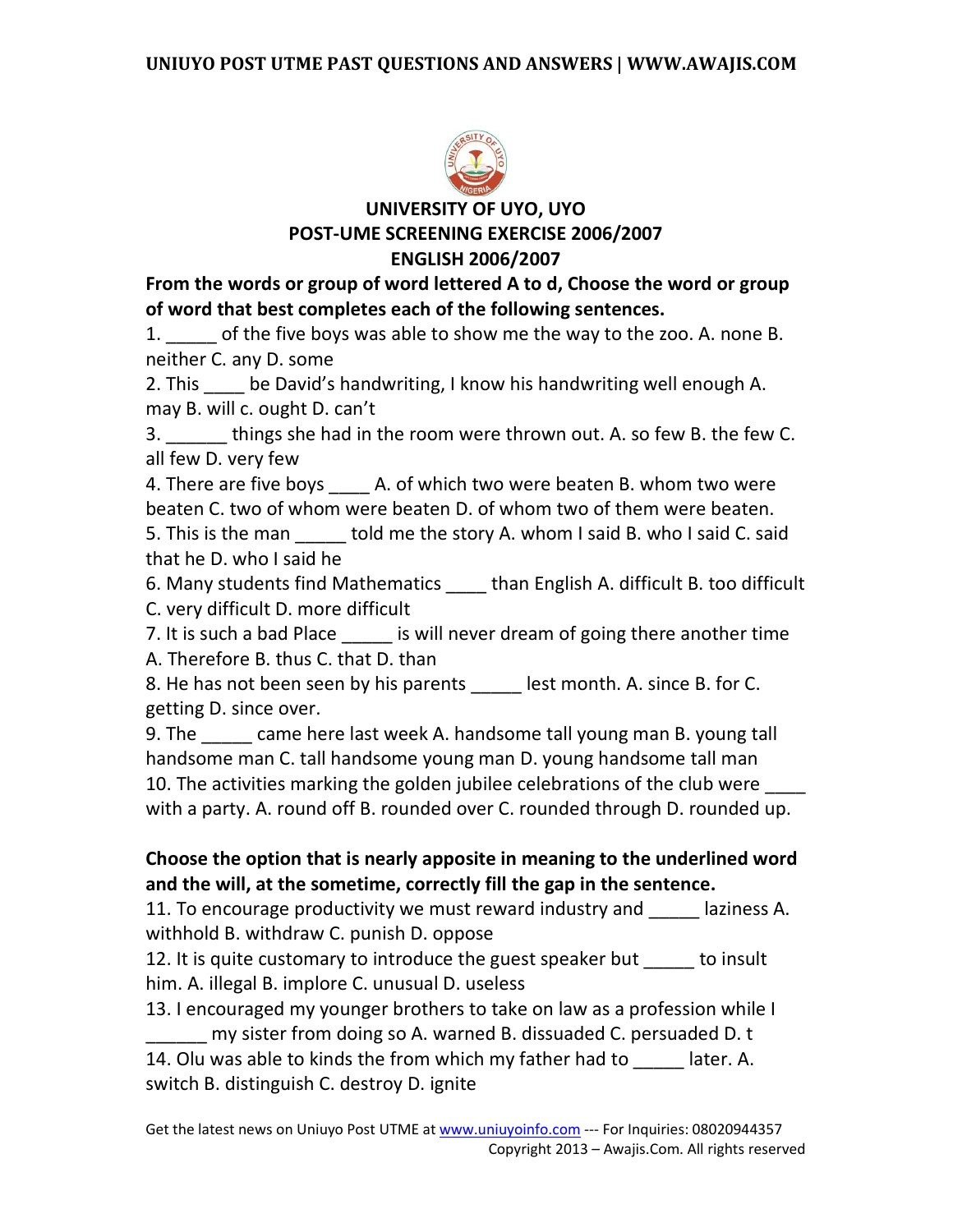15. It is curious how Bayo can be so carefree in his way when his brother is so A. meticulous B. eccentric C. easy going D. different

16. Mr. John has always managed to keep his head above water. A. keep his head above water while swimming B. know the techniques of swimming C. stay out of financials difficulty D. he is trying to pay up borrowed money.

17. The men eventually got back on their oppressors. A. strike B. have their revenge on C. beat up D. abuse

18. He went off the rails as soon as he heard of his failure in the last examination A. became annoyed B. wept bitterly C. became disorganized D. lost consciousness.

19. She is eating her heart out for a sailor who is away at sea. A. long for B. quarrelling with C. fuming about D. hating

20. You can't make bricks without straws. A. used straw for making bricks B. afford not to have all the necessary materials C. seek a leader D. erect a brick without straws.

## **Provide the synonyms for the underlined words**

21. The superintendent was appalled by the attitude of some of their employees toward their word. A. annoyed B. disappointed C. shocked D. provoked

22. The lawyer's argument of the case was exhaustive. A. fascinating B. exaggerating C. exhilarating D. thorough

23. The monk lived an ascetic life in order to discipline himself. A. a holy B. a religious C. a prayerful D. an austere

24. Okon attempted to entice Eno with the promise of a handsome sum of money. A. deceive B. force C. trick D. tempt

25. It is absurd to suggest that Tumle should marry that saucy lady. A. pinable B. hopeless C. humorous D. ridiculous.

## **ANSWERS TO ENGLISH 06/07**

1.A 2.D 3.B 4.A 5. A 6.D 7.C 8.A 9.C 10.A 11.C 12.C 13,B 14.B 15.A 16.C 17.C 18.C 19.A 20.B 21.C 22.D 23.D 24.D 25.D.



**UNIVERSITY OF UYO, UYO POST-UTME SCREENING EXERCISE 2007/2008 ENGLISH 2007/2008**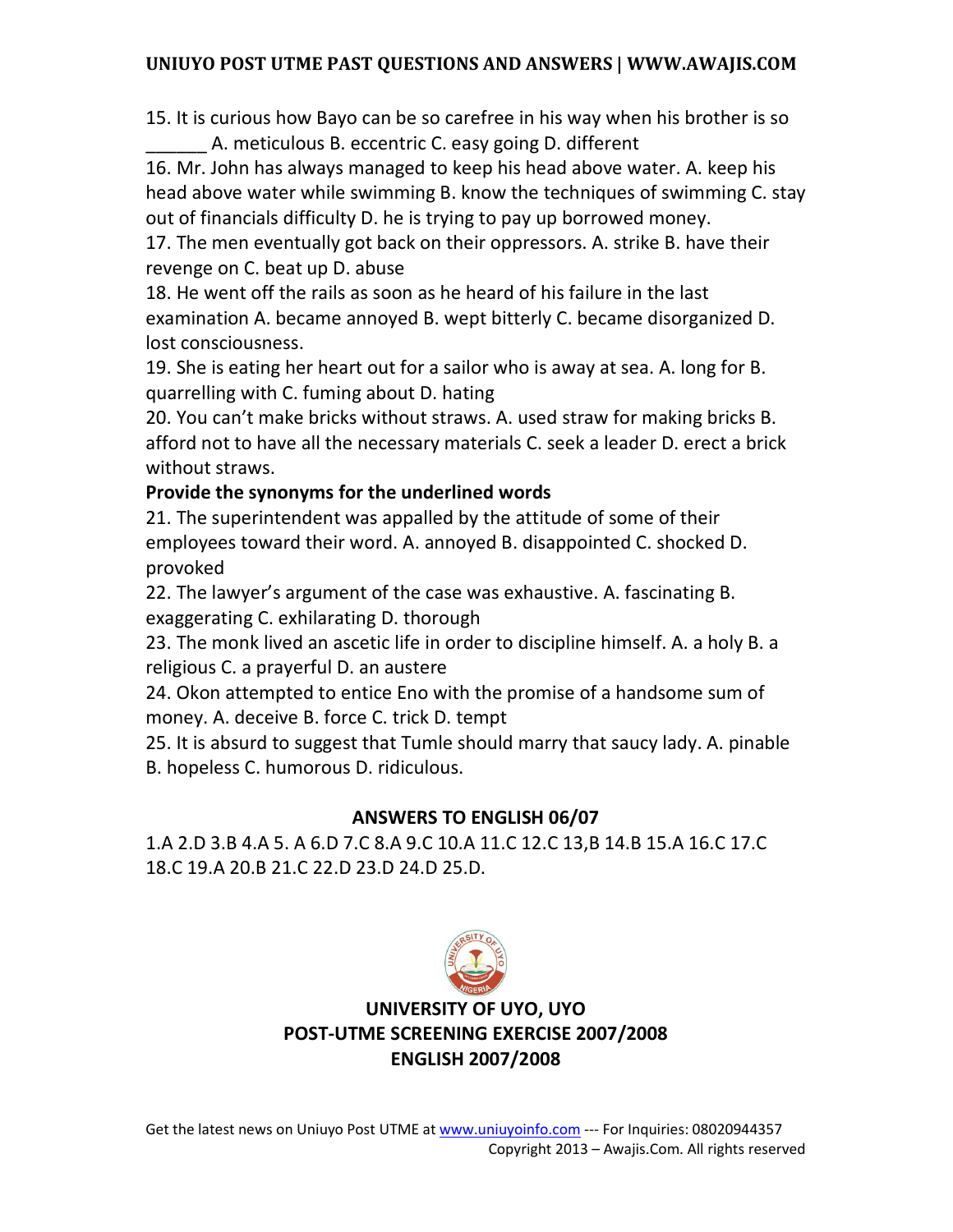## **SECTION A: From the words or group of words lettered A to D, choose the one that best completes each of the following sentences.**

1. After much debate on the controversial issues, the meeting was Till the next morning. A. postponed B. proscribed C. adjourned D. delayed.

2. The company distributed gifts to its staff as an to hard work. A. incentive B. inception C. interest D. induction

3. You must have \_\_\_\_\_ I was coming. A. know B. knowed C. known D. know 4. The chairman by the news of his defeat A. was shake B. was shook C. was shaken D. was shocked

5. Who this sketch? A. drew B. drawn C. drawed D. drawn.

**In each of the following sentences there is one word or group of words underlined and one gap. From the list of words lettered A to D, choose the word or group of words that is most nearly opposite in meaning to the underlined word and that will at the same time correctly fill the gap in the sentences.** 

6. Etim is very frugal whereas his friend Nsikak is  $\qquad \qquad$  A. miserly B. thrifty C. precocious D. extravagant.

7. You should be so as not to be caught unawares. A. serious B. sober C. ready D. alert

8. The manager who was sacked last month has been A. retired B. suspended C. reinstated D. promoted.

9. The school authorities expected the contributions to be rather than compulsory A. willful B. voluntary C. deliberate D. outright.

**After each of the following sentences, a list of the possible interpretations of the sentence is given. Choose the interpretation that you consider most appreciate for each sentence.** 

10. It was quite impossible for him not to have noticed that Lola had arrived. This means that he \_\_\_ A. should have known that Lola had arrived B. found it impossible to say that Lola had arrived C. said that Lola had not arrived D. pretended not to know that Lola had arrived.

11. My father advised us not to go with the crowd. This means that he advised us not to allo A. stay in the crowd B. have many friends C. travel with many people D. be unduly influenced by others.

12. We would grant request if we had money. This means that The A. we have the money but will not grant your request B. we have the money and will grant your request C. we will have the money and will grant your request D. we do not have the money and cannot grant your request.

13. Amina has an infectious smile. This means Amina \_\_\_\_\_\_ A. spread infection when she smiles B. has sore in her teeth C. makes other smile when she smiles D. becomes infected when she smiles.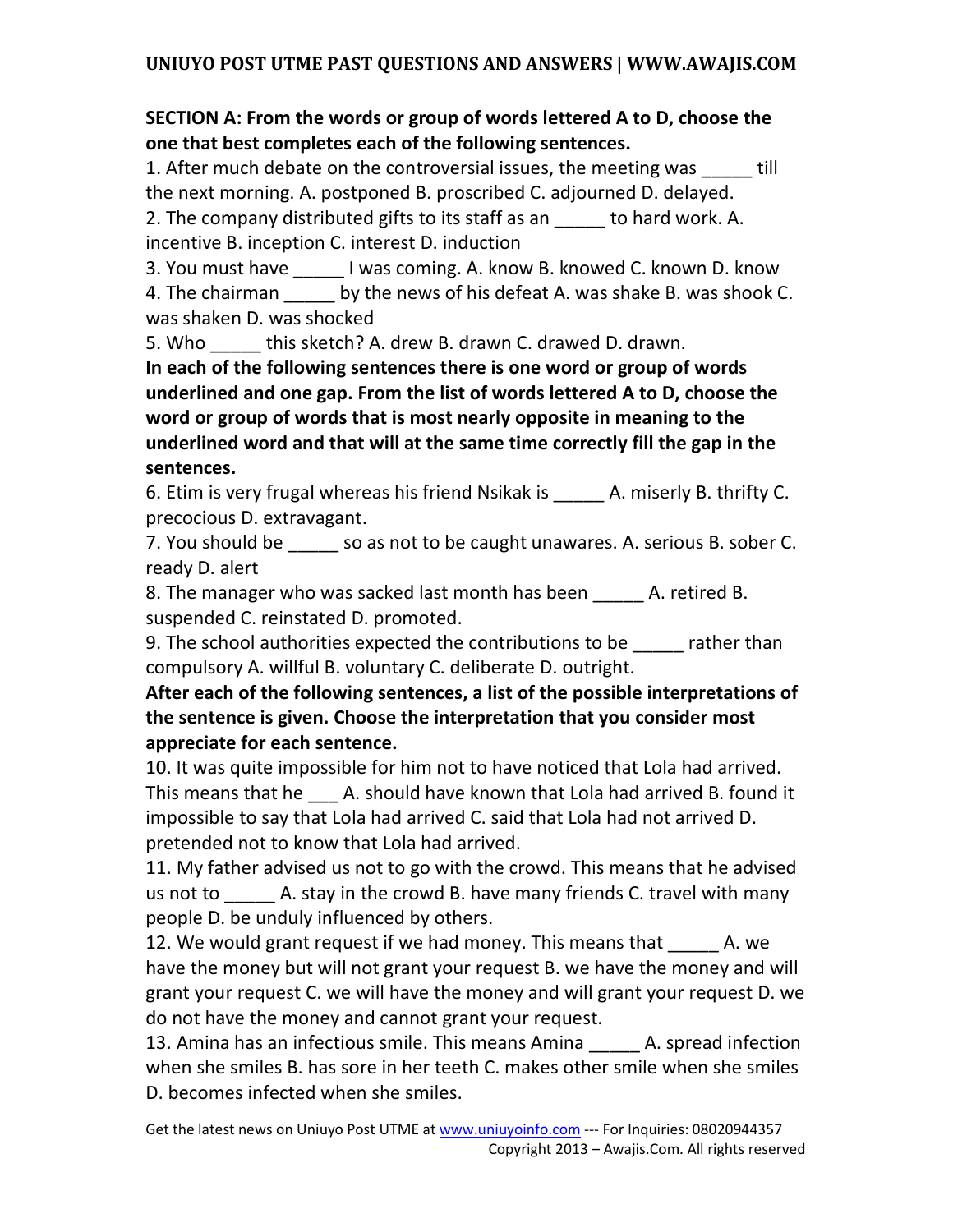### **From the words lettered A to D, choose the word that is nearest in meaning to the underlined word.**

14. Your inability to decide on a line of action can mar your future. A. build b. make C. destroy D. none of above.

15. Erne's waist is adorned with beads A. surrounded B. besieged C. decorated D. defaced

16. Samuel was skeptical about the story Umoh told him A. ignorant B. confused C. doubtful D. combined

17. The politician made very scurrilous remains about his opponent. A. abusive B. intolerable C. false D. sharp.

**From the words lettered A to D, choose the word that has the same vowel sound as the one represented by the letter(s) underlined.** 

18. Seat A. sot B. key C. cite D. set

19. Dirty A. worn B. sun C. burn D. date

20. Time A. beam B. that C. by D. baby

21. Bad A. man B. pan C. all D. car

**From the words lettered A to D, choose the word that has the same consonant sound as the sound represented by the letter(s) underlined** 

22. Vast A. fast B. laugh C. nephew D. offer

23. Joke A. watch B. age C. ago D. leg

24. Tailor A. talk B. calm C. laugh D. walk

25. Leisure A. sugar B. pressure C. decision D. compulsion

#### **ANSWERS TO USE OF ENGLISH – 2007/2008**

1.C 2.A 3.C 4.D 5.A 6.D 7.D 8.C 9.B 10. A 11. D 12. D 13.C 14.C 15.C 16.C 17.A 18.B 19.C 20.C 21.A 22.C 23.B 24.C 25C.



**UNIVERSITY OF UYO, UYO POST-UTME SCREENING EXERCISE 2008/2009 ENGLISH 2008/2009**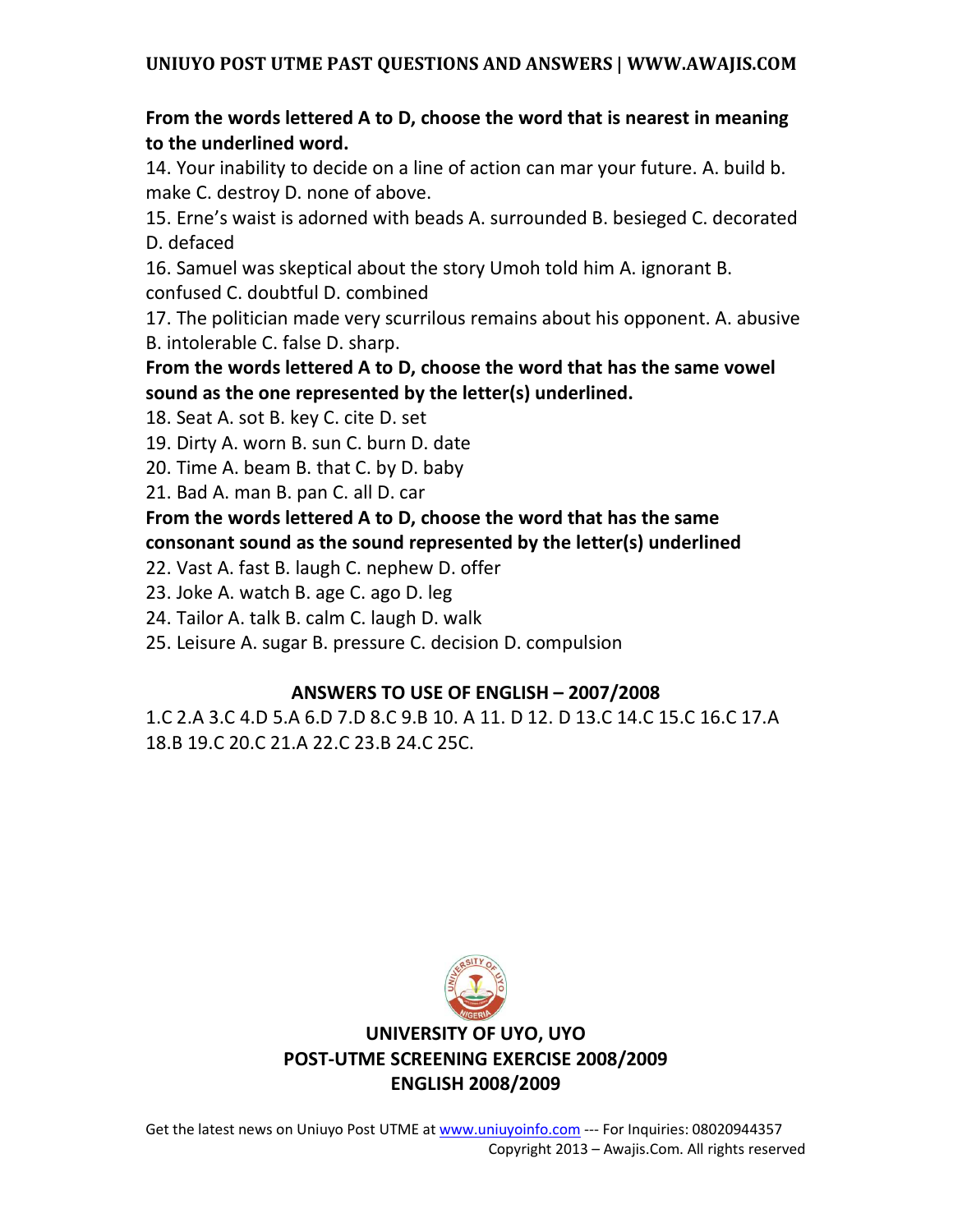Instructions: Chooses the word that is most nearly opposite in meaning to the underlined word and that at the same time, correctly fill the sentence.

1. Polygamy is very common in Africa, wheras the only acceptable from of marriage in Europe is A. bigamy B. celibacy C. polyandry D. monogamy 2. He denied that he ever \_\_\_\_\_\_ committed the offence in his earlier

statement. A. admitted B. argued C. emphasized D. negated

3. The long trek exhausted him so he needed rest to himself A. repent B. remake C. recuperate D. accident

4. The computerized service of the new bank contrast with the operations of the old ones. A. mechanical B. electrical C. aerial D. manual 5. I felt as if I was in an oven throughout my stay in the Sahara, while our form here in Jos is like a a metal A. geezer B. chimney C. ventilator D. furnace 6. The prices of cars has become <br>A. painful B. unbearable C. stringent D. exorbitant

7. We need to \_\_\_\_\_ our resources in these hard times. A. squander B. economize C. minimize D. retrench

8. Ngozi's soothing remarks were made to \_\_\_\_\_ Femi's anger. A. blazed B. electrified C. radiated D. electrocuted

9. The poor boy was \_\_\_\_ when he stepped on live wire. A. blazed B. electrified C. radiated D. electrocuted.

10. The policeman ran to another country to seek A. refuge B. safeguard C. retreat D. safety

11. The Governor ordered that any work done by any contractor should be properly \_\_\_\_ so as to know the correct amount to pay. A. processed B. investigated c. evaluated D. accounted.

12. The University awarded Doctorate degrees to four distinguished members of the the community A. honorable B. expensive C. ceremonious D. honorary

## **From the list of words lettered A to D choose the correctly spelt word**

13. A. decceive B. deceive C. decive D. dececive

14. A. illumminate B. illuminate C. iluminate D. illuminnate

15. A. omission B. ommission C. ommision D. ommition

16. A. necesitate B. niccessitate C. necessitate D. neccessitate

### **From the words lettered A to D below each of the following sentences, choose the word or group words that is nearest in meaning to the underlined word as it is used in the sentence**

17. The works of art in this gallery are priceless A. irreplaceable B. precious C. invaluable D. durable

18. My father was skeptical about the story I told him A. ignorant B. doubting C. embarrassed D. luke warm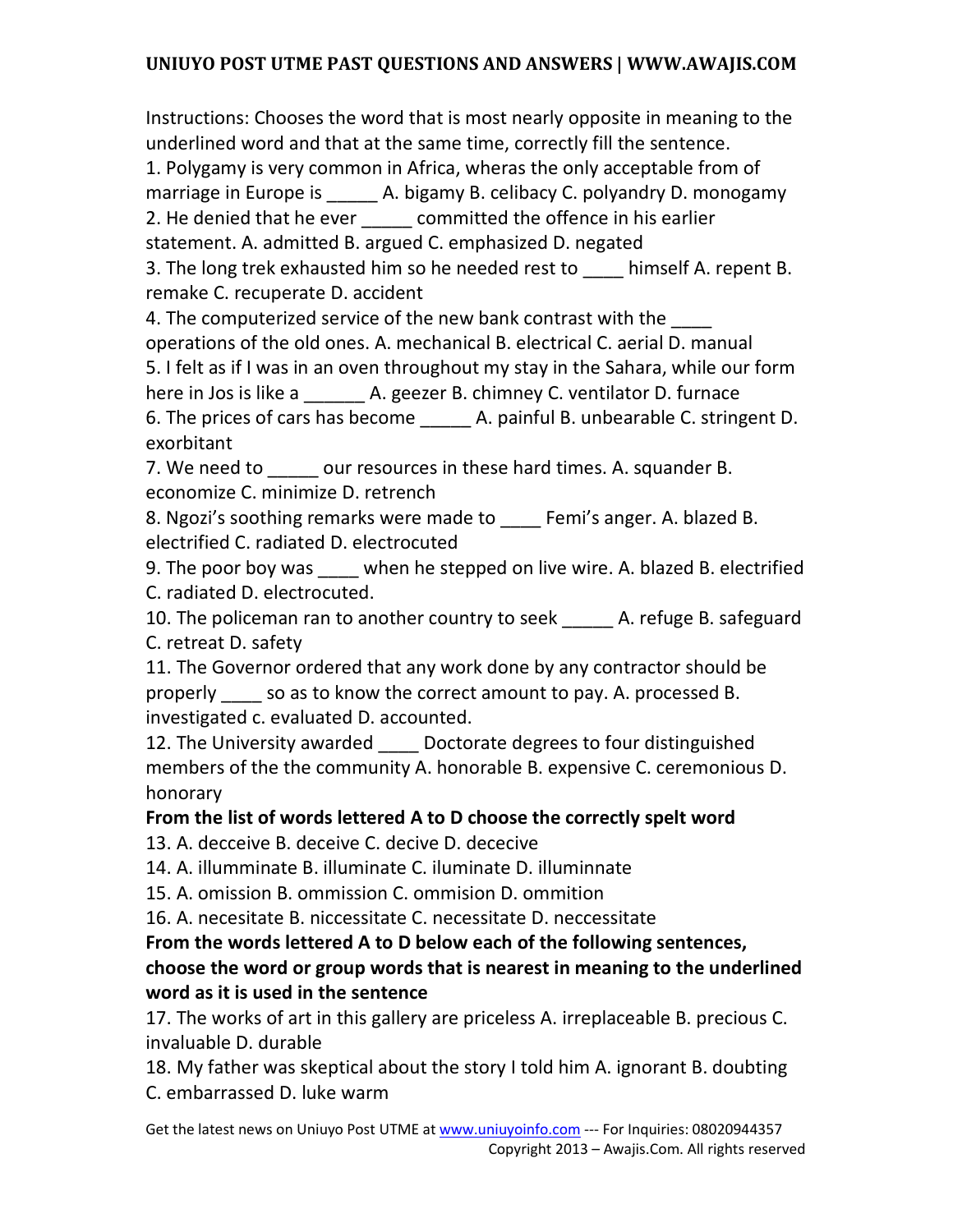19. My Uncle was so engrossed in his work that He didn't hear me come in A. fascinated B. thrilled C. absorbed D. overwhelmed

20. The chairman was given a tumultuous welcome. A. strange B. pleasant C. noisy D. well-organized.

21. The evidence of the witness was corroborated by the accused. A. verified B. alleged C. confirmed D. signed

**In each of the following sentences, the word that receives the emphatic stress is written in CAPITAL LETTERS. Choose the question to which the given sentence is the appropriate answer.** 

22. The motor car crashed INTO the building A. Did the motor lorry crash into the building? B. Did the motor car park in front of the building C. Did the motor car crash beside the building? D. Did the motor car crash into the electric pole? 23. Mother has invited TEN guests to dinner tonight. A. has father invited ten guests to dinner tonight? B. Has mother invited ten guests to dinner tomorrow? C. Has mother invited ten guests to lunch tomorrow? D. has mother invited twelve guests to dinner tonight?

24. Jane RARELY wakes up before seven o'clock A. Does Susan rarely wake up before seven o'clock B. Does Jane rarely sleep before seen o'clock.

25. SOME children are afraid of the dark A. are some adults afraid of the dark? B. Are all children afraid of the dark C. Are same children Afraid of the Light? D. are some children in love with the dark?

#### **ANSWER TO 2008/09 ENGLISH**

1.D 2.A 3.C 4.D 5.A 6.D 7.B 8.D 9.D 10.A 11.D 12.D 13.C 14.B 15.A 16.C 17.C 18.B 19C 20.C 21.C 22.C 23.D 24.C 25. B.



### **UNIVERSITY OF UYO, UYO POST-UTME SCREENING EXERCISE 2009/2010 ENGLISH 2009/2010**

**SECTION A: Choose the option that is most nearly opposite in meaning to the underlined word.**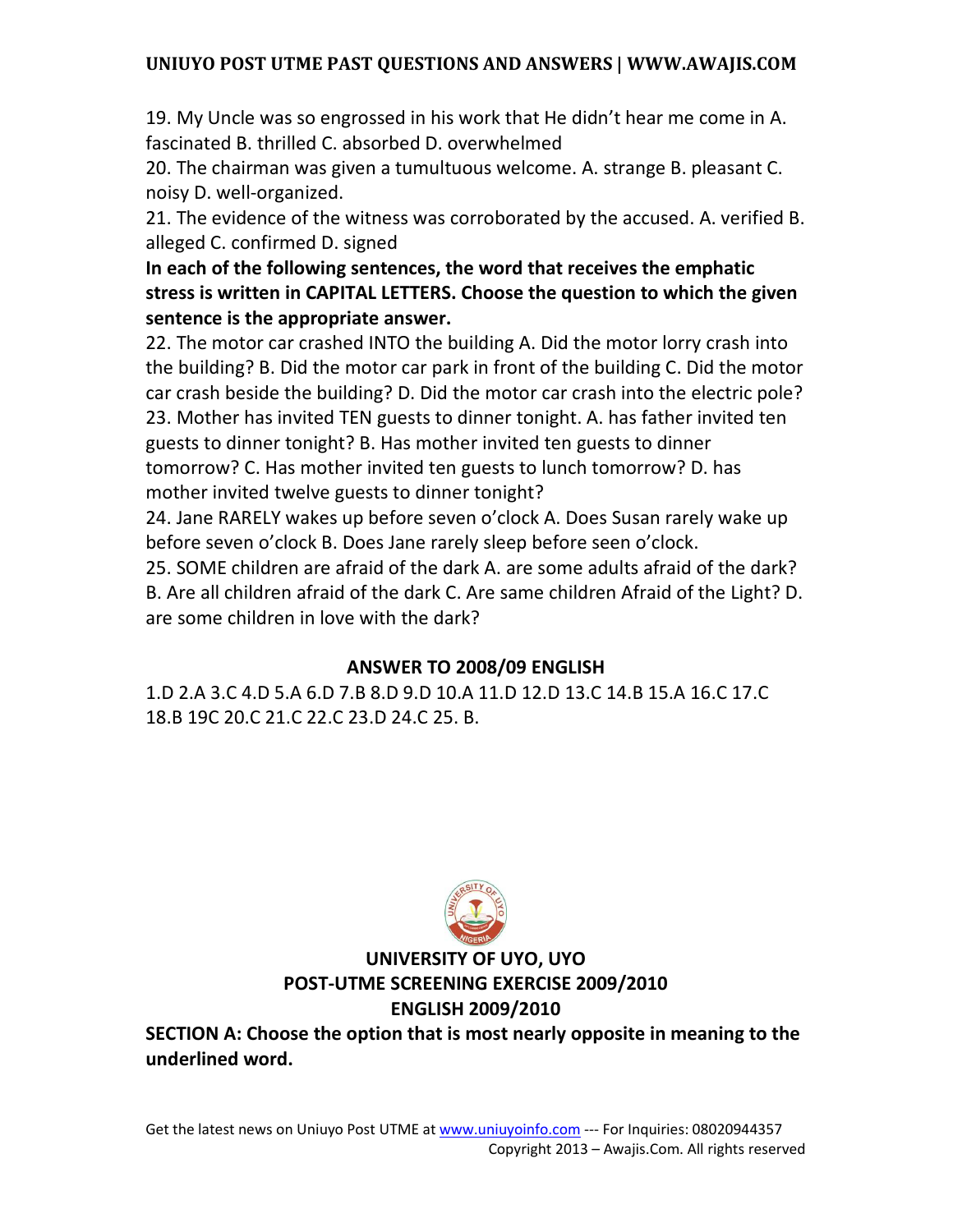1. Though his parents' poverty placed many obstacles in his path as a young man, Olu succeeded at last. A. hurdles B. advantages C. temptations D. diversion

2. Binta sobbed by the door because she had lost her mother's precious necklace. A. cried B. smiled C. wept D. laughed

3. The president took exception to the ignoble role the young man played in the matter. A. honourable B. embarrassing C. dishonorable D. extraordinary.

4. The man who had been seriously ill was convalescing at a see-side resort. A. regaining health B. deteriorating health C. recuperating D. relaxing

5. Ogedegbe was an intrepid fighter for human freedom and dignity A. timed B. half-hearted c. fearless D. undaunted.

6. His antipathy to religious ideas makes him unpopular. A. remedy B. consciousness C. hostility D. receptiveness.

**Choose the option nearest in meaning to the word(s) or phrase underlined.** 

7. You are free to leave the hall. A. opportune B. right C. at liberty D. at an advantage.

8. The discussion became animated A. due B. noisy C. lively D. specialized. 9. The beggar's taking snowballed every, hour. A. grew into a ball B. turned into snow C. a turned D. grew

10. Many of the workers hired for firing the furnace had themselves fired as a result of the unfortunate accident. A. got themselves burnt accidentally B. Jumped into the fire themselves C. get themselves from the job D. were sacked from their jobs.

11. Many candidates now apply to read accounting because it is a lucrative profession. A. brings plenty of profit B. brings high prestige C. brings quick money D. brings rapid promotion.

12. The speaker took his audience down memory lane before he went to the topic of his lecture. A. took his audience on a journey through a street called memory lane B. Recalled events from the past C. told a tale about a place called memory lane D. blesses his congregation.

## **Choose the word(s) or phrased(s) which best fills the gap(s):**

13. The Affair Officer is expecting all of us in the Dining room. A student B. student's C. students D. students

14. Many a candidate to realize he difference between written and spoken English. A fail B. is failing C. have failed D. fails

15. All well with lyabo. A. are not B. were not C. is not D. were not

16. A tale of two cities \_\_\_\_ the \_\_\_\_ we are studying. A. are/novels B. is/novel

C. are/novel D. were/novels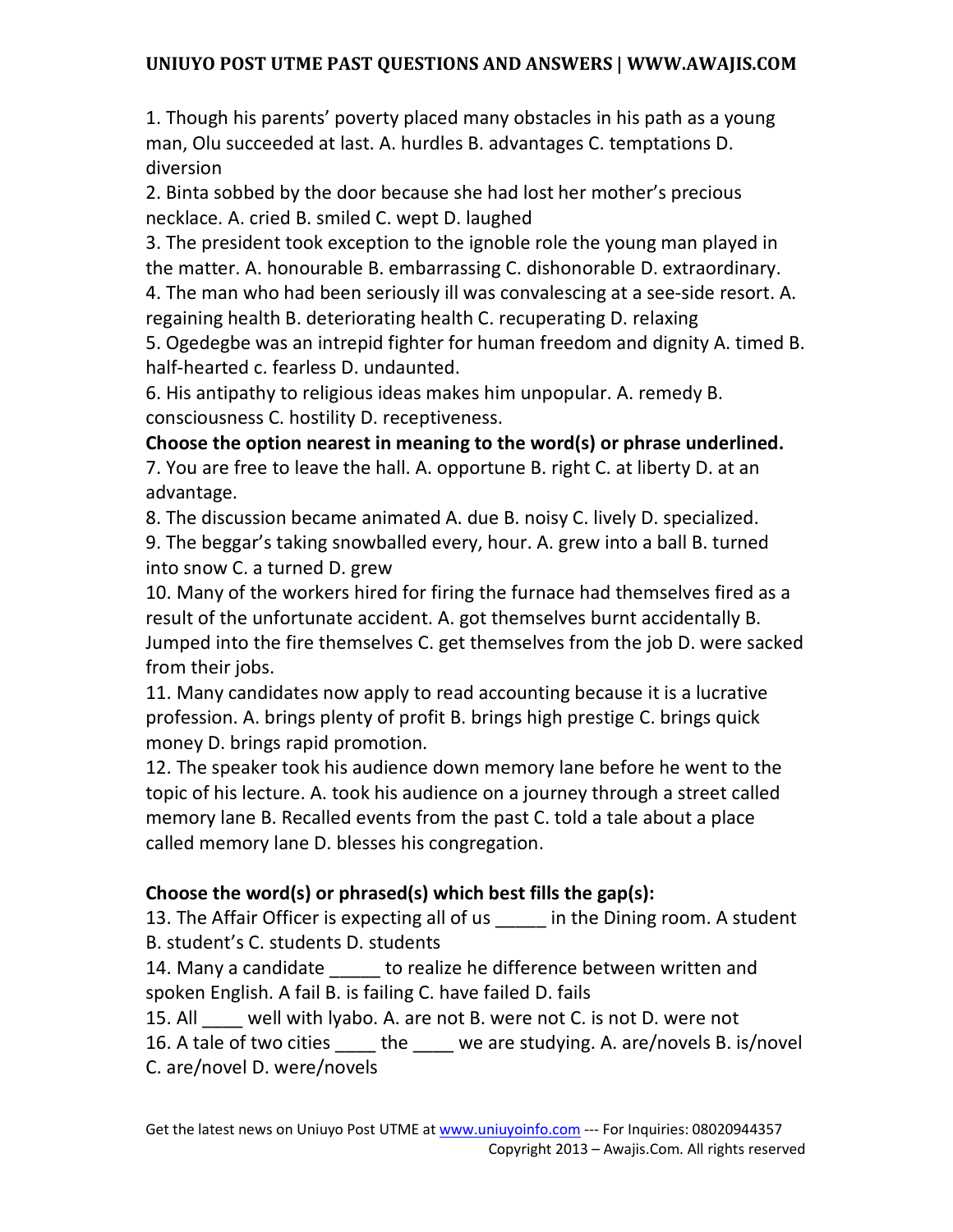17. My first cousin does not have flair \_\_\_\_ mathematics. A. at B. in C. with D. for

18. It was \_\_\_\_ who fought the civil war. A. they B. them C. those D. theirs

19. A number of students missed the opportunity to re-register. A. is B. has C. have D. do

20. Adekunle is prepared for a with his opponent following his defeat last season. A. show-off B. shown-down C. show-up D. show-out

## **From the words lettered A to D choose the word that rhymes with the given word in CAPITALS**

- 21. HURRY A. curry B. sorry C. gory D. glory
- 22. GARNISH A. finish B. punish C. tarnish D. girlish
- 23. PURGE A. budge B. wage C. forge D. scourge
- 24. EXTENSION A. evasion B. intrusion C. mention D. scourge
- 25. TALL A. toll B. wall C. goal D. dull

### **ANSWERS TO 09/10 – ENGLISH**

1.B. 2.D 3.A 4.B 5.A 6.D 7.C 8.C 9.D 10.D 11.A 12.B 13.D 14.A 15.C 16.B 17.D 18.B 19.C 20.B 21.A 22.C 23.D 24. 25.B.



## **UNIVERSITY OF UYO, UYO POST-UTME SCREENING EXERCISE 2010/2011 ENGLISH 2010/2011**

#### **Read the pages below and answer questions 1-6 that follow:**

Two goats once met in the middle of a wooden bridge over the river in a village. The bridge was narrow that only one goat could safely pass across it at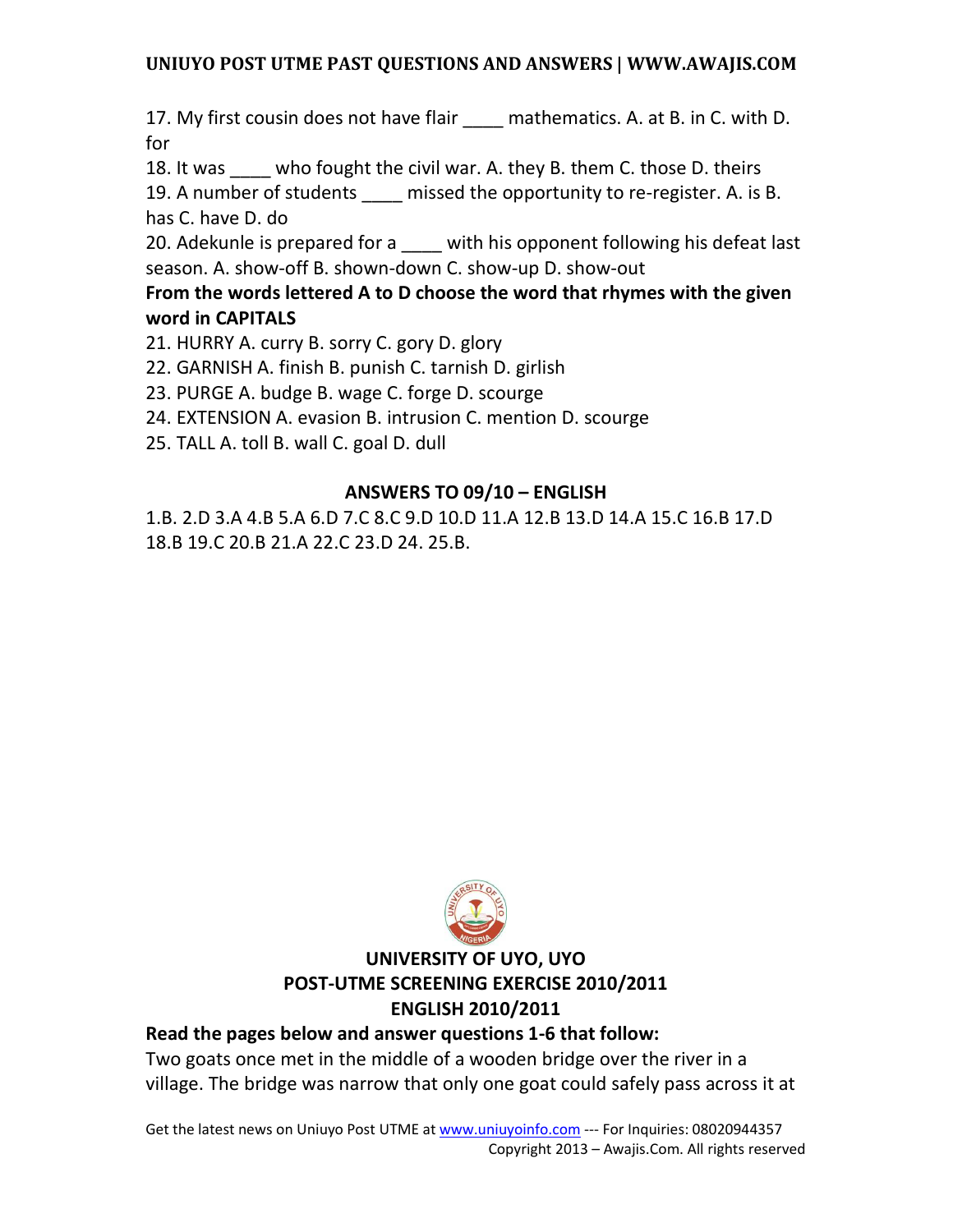a time. "Go back" shouted the first goat in anger, "I am older than you", answered the second goat. "I will soon teach you a lesson, we shall see whose bones are stronger" challenged the other. So anger did they become that they started pushing each other. This led to butting and they continued to fight unit at last both fell into the river. Neither of them could swim and so both of them drowned.

1. Where did the goats meet? A. in the middle of the bridge B. under the narrow bridge C. at the end of the bridge D. over the river

2. What caused the arguments between the two goats? A. The goats where foolish B. Each goat wanted to cross first C. The bridge was to narrow for both of them to cross. D. The river was deep and narrow.

3. Why did the first goat order the other to go back: A. because the first goat was the older one B. the wanted to teach the other a lesson C. the first goat was in a hurry D. because he first goat was more foolish.

4. Why did the second goat want to cross first? A. Because it was very angry B. It wanted to push the other C. Because it was strange D. to challenges the other goat.

5. How did they try in settled the dispute? A. By teaching each other lesson B. by fighting C. the first goat walked over the second D. both of them went back. 6. What happened to them finally? A. they started to started to out B. they wounded each other on the bridge C. they continued to fight D. they fell into the river and drowned

## **Choose the option that is nearest in meaning to the underlined statement or word**

7. Had she asked me earlier, I might have been able to employ him. A. I employed her B. I did not employ him C. I did not employ her D. I employed neither of the two.

8. If he were to apologies, I would probably forgive him. A. I will not forgive him even if he apologizes, I will check whether or not to forgive him C. I will definitely forgive him if he apologizes D. he will not apologize and I will not forgive him

9. His summary of the meeting was brief and to the point A. careful B. precise C. accurate D. exact.

10. Publishers say that newsprint has become more expensive. A. newspapers B. paper for printing C. printer's salaries and wages D. publishing news.

11. One of the stages of the creative process is the incubation period. This refer to the period when. A. the ideas are firmly fixed through reaction B. the person suddenly comes upon the idea C. the person thinks over the idea D. the idea is given up.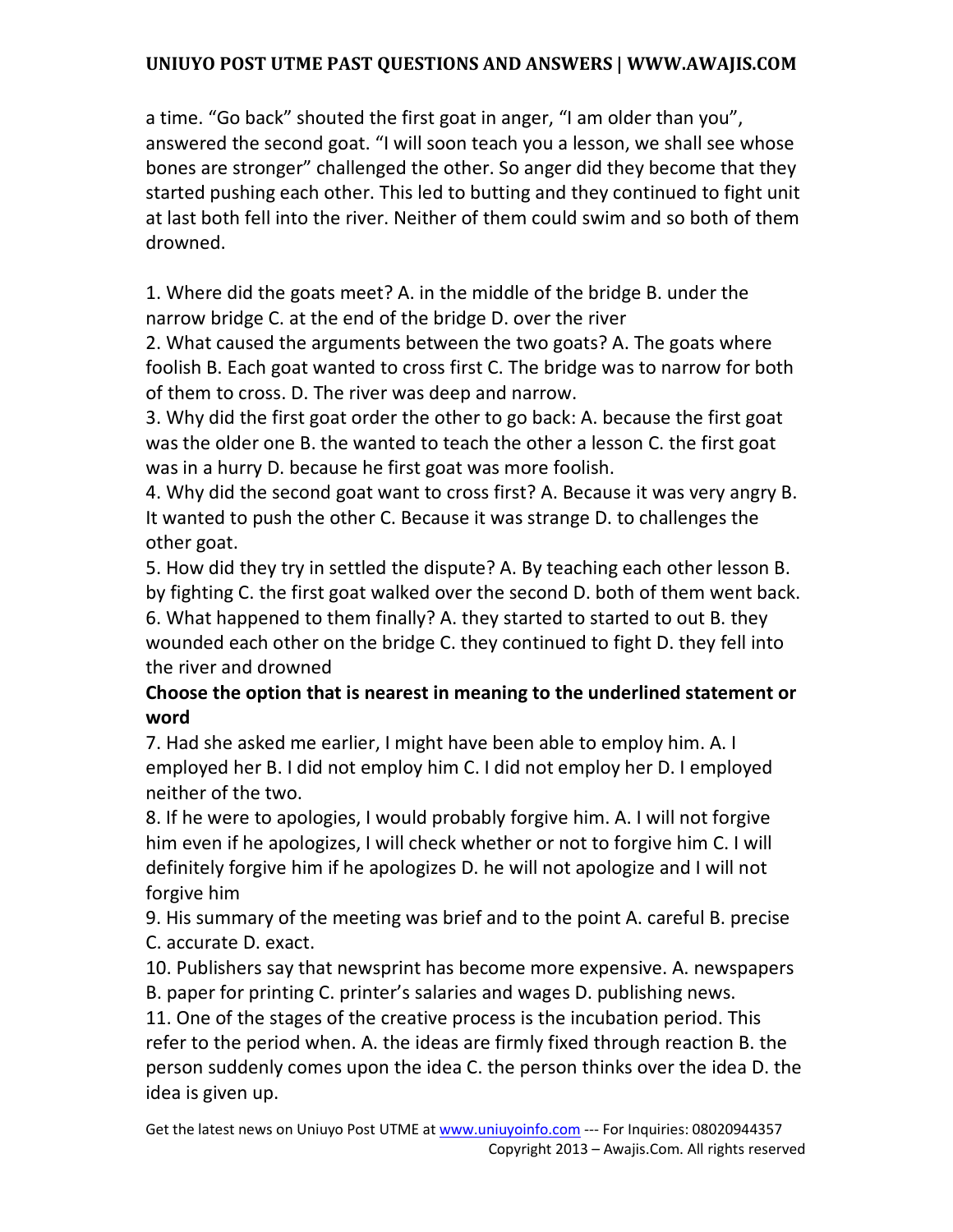12. In spite of the loud music John soon managed to fall asleep. A. the loud music soon helped John to fall asleep B. John soon fell asleep as a result of the loud music C. the loud music made John despise sleep D. John soon fell asleep even though the music was loud.

13. My school principal's getting old, his mates have been retired. But because of his zeal for work he has been retained. A. my school principal is strong B. my school principal is cheerful C. my school principal's activity at work is unparalleled D. my school principal is enthusiastic about h is job.

**Choose the expression or word that best completes each sentence below**  14. The bridge connecting the two cities was \_\_\_ by the enemy. A. blown down B. blown up C. blown off D. blown out.

15. By the end of this year, in this town for eleven years. A. I'm living B. I' d be living C. I have lived D. I'll have lived.

16. Walking down the street and A. the boy was knock down by caqr B. a car knocked the boy down C. a car collided with a boy D. the boy was knocked down by a car.

17. She doesn't have to attend the lecture \_\_\_\_\_ A. deoesn't she? B. is she? C. has she? D. does she?

18. After our series of quarrels, it would be to pretend that I have any more regard for him. A. hypothetical B. essential C. inevitable D. hypocritical. 19. If the company had any delay at the customs office, it was their own making. A. at B. of C. from D. through.

**Choose the word that is most nearly opposite in meaning to the underlined word and that will at the same time correctly fill the gap in the sentence** 

20. The leader of the delegation was commended for the manner in which he handled the matter, while their host were \_\_\_\_ A. applauded B. praised C. criticized D. sanctioned.

21. Musa is very frugal whereas Audu is A. miserly B. thrifty C. precocious D. extravagant.

22. Taiwo's flamboyance and Kehinde's often keep people wondering if they are really twins. A. modesty B. arrogance C. timidity D. pretention.

23. He was promoted for his efficiency, while his colleague was demoted for A. ability B. lateness C. incompetence D. capability.

24. You should be \_\_\_\_ so as not to be caught unawares. A. serious B. sober C. trendy D. alert.

25. The school authorities expected the contributions to be rather than compulsory. A. willful B. voluntary C. deliberate D. outright.

## **ANSWER ENGLISH 2010/2011 0220**

Get the latest news on Uniuyo Post UTME at www.uniuyoinfo.com --- For Inquiries: 08020944357 Copyright 2013 – Awajis.Com. All rights reserved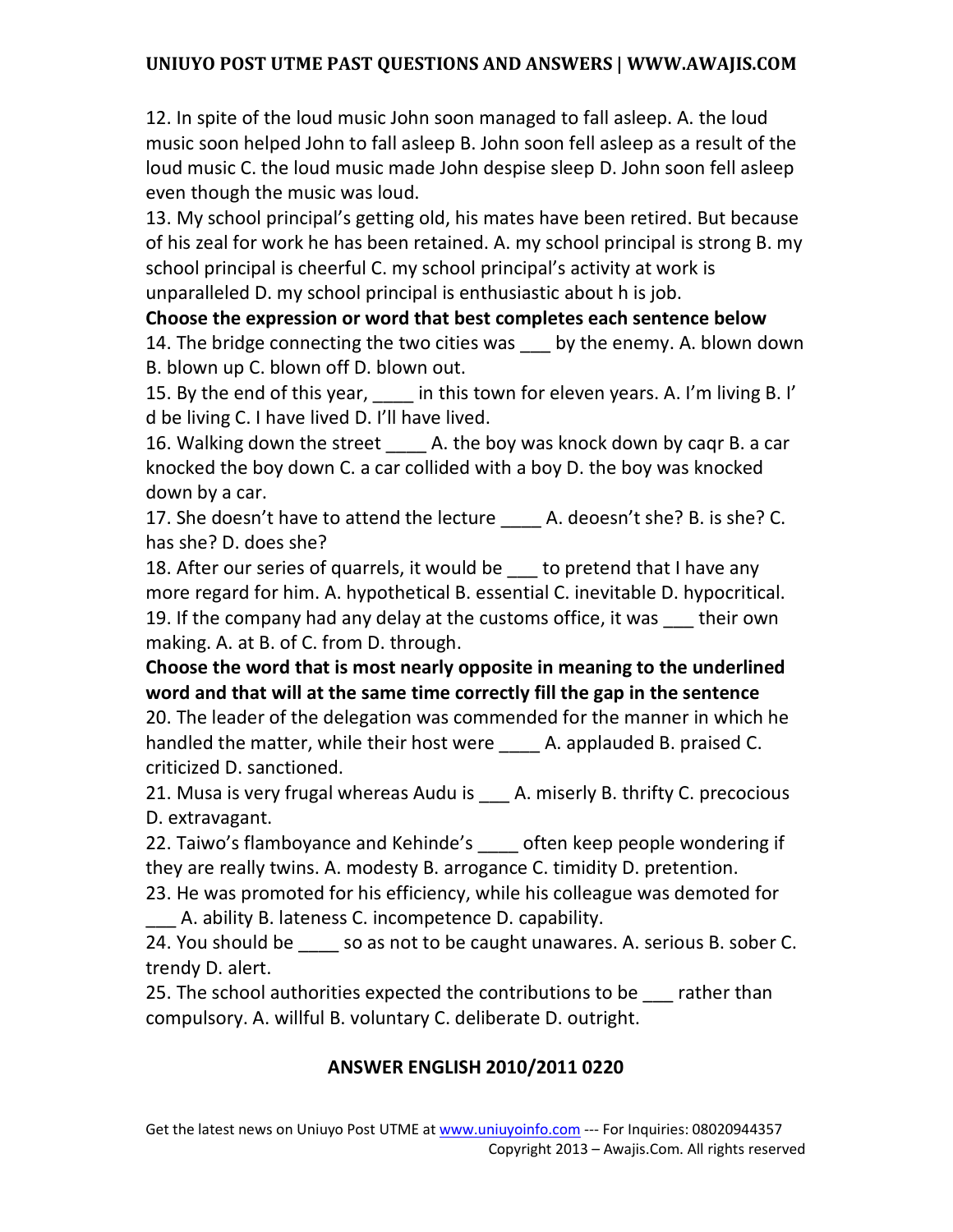1. A 2. B 3.A. 4.C 5.B 6.D 7.B 8.B 9.B 10.B 11.C 12.D 13.D 14.B 15.B 16.D 17.D 18.D 19.B 20.C 21.D 22.A 23.C 24.D 25.B



#### **UNIVERSITY OF UYO, UYO POST-UTME SCREENING EXERCISE 2011/2012 ENGLISH 2011/2012**

#### **Section A: Choose the option that is most nearly opposite in meaning to the underlined word.**

1. I took the drug to relieve my headache A. alleviate B. provoke C. abate

- D. aggravates.
- 2. "This information is very confidential" the director said A. public B. personal
- C. popular D. private.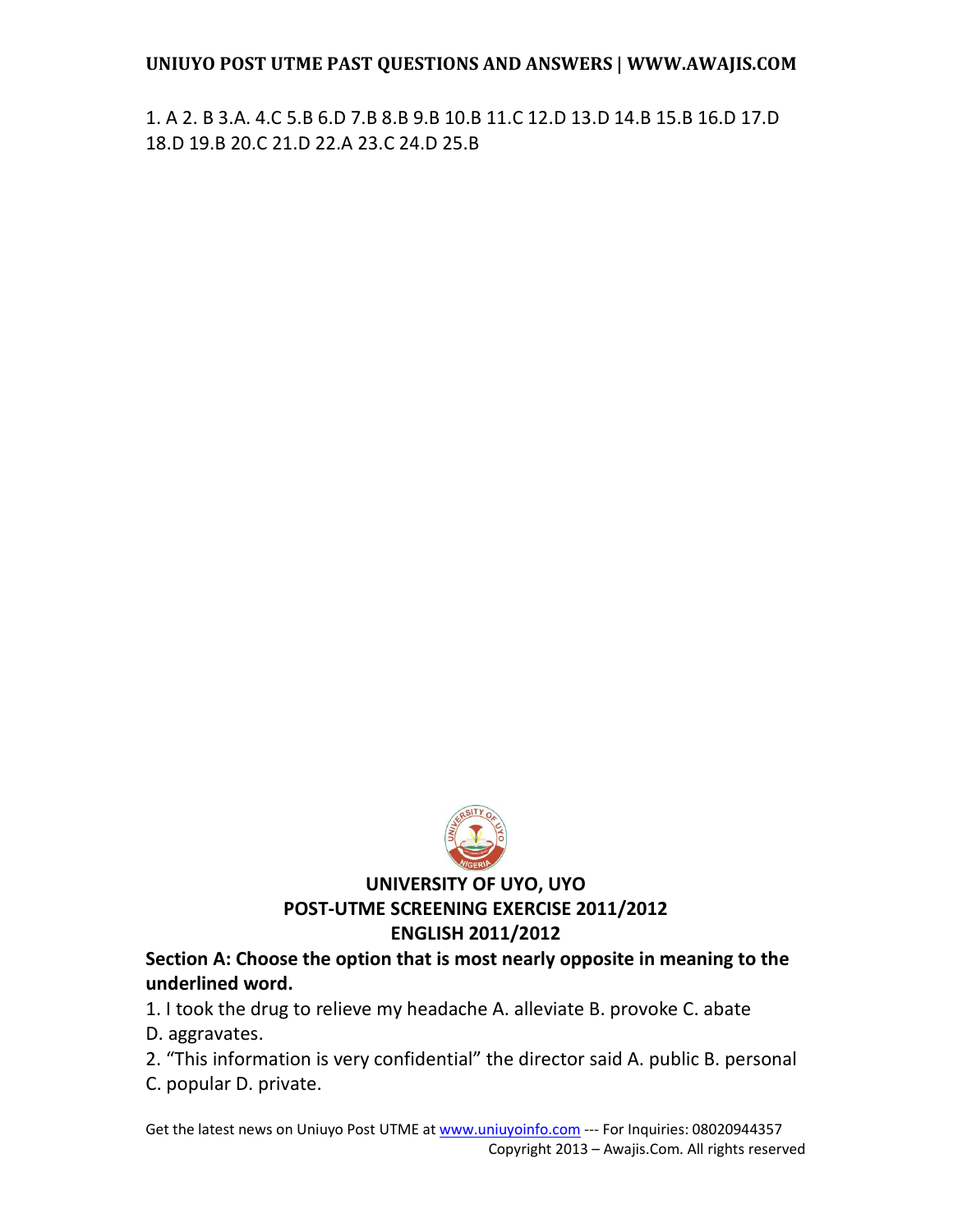3. You will succeed fairly well with adolescents if you coax them. A. coerce B. punish C. pamper D. curse.

4. Life has become a misery for many due to harsh economic conditions. A. satisfaction B. extravagance C. peace D. comfort.

5. The ended the discussion on amicable terms. A. unacceptable B. hostile C. friendly D. aggressive.

### **From the words lettered A to D choose the word that best completes each of the following sentences.**

6. The visit of the patron of the club \_\_\_\_\_ the words of the players. A. elated B. induced C. boasted D. boosted.

7. The man advised his children not to give to the temptations of the city. A. of B. up C. in D. out

8. were seat to the library by the English teacher. A. I and Udoh B. Udoh and me C. Udoh and I D. myself and Udoh.

9. You're not to too tired do continue \_\_\_\_\_\_? A. are you B. isn't it C. can you D. it is

10. hardly and the journey started \_\_\_\_\_ the engine developed a fault. A. that B. when C. than D. soon.

### **Choose the word that is nearest in meaning to the underlined word**

11. The bride was praised by her mother-in-law for her impeccable behaviour. A. spotless B. appropriate C. beautiful D. faultless.

12. The accused vehemently denied the charges against him. A. ignorantly B. stupidly C. deliberated D. strongly

13. The foreman believed that with the augmented work-force the construction job would take one more month to complete. A. skilled B. enlarged C. hired D. determined.

14. The children were warned not to be unduly inquisitive. A. naughty B. playful C. troublesome D. curious

15. The incessant chatter of the pupils irritated the teacher A. excited B. meaningless C. unceasing D. illogical.

**Choose the interpretation that you consider most appropriate for each sentence.** 

16. Although Aliyu was acquitted by the court for want of evidence, the police still kept a tag on him. This means that they A. kept him under close observation B. set a trap to catch him again C. attached ad the to his clothes D. kept him behind bars.

17. When it came to the question often increase in allowances, the striking worker spoke with one vice. This mean that the workers A. became frightened B. appointed one of them as their spokesman C. repeated their demand in a chorus D. war unanimous in their position.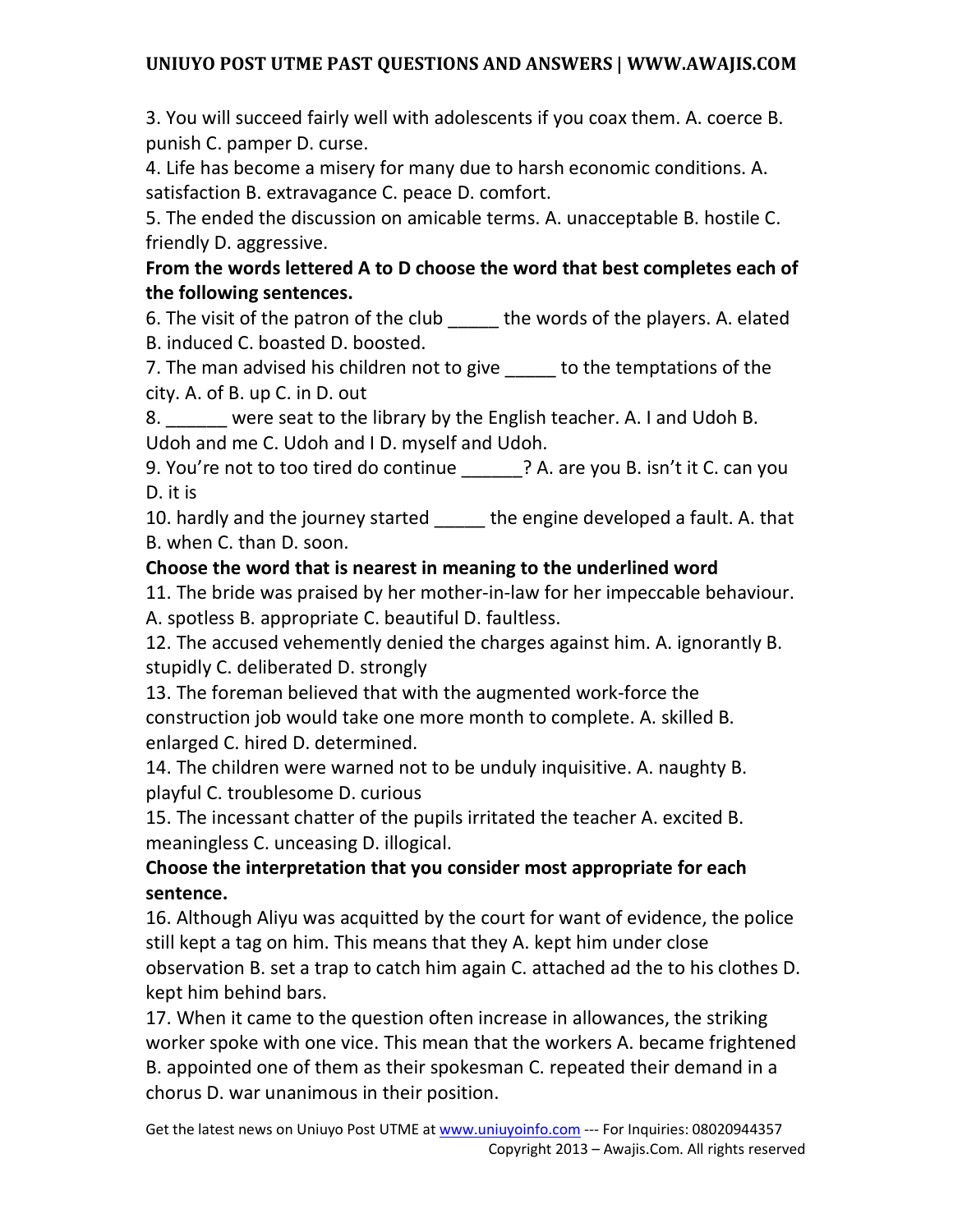18. The newly acquired air-pus plane is a white elephant this means that the plane is A. very costly but worthless B. very useful C. as big as an elephant D. the biggest plane on the fleet.

19. Amina always flies off at a tangent when a serious matter is being discussed. This means that Amina A. gets over excited B. keeps digressing C. keeps the discussion lively D. has nothing to contribute

20. The restaurant owners offered Olu a drink on the house. This means that A. the drink was taken to Olu's house B. Olu was invited to the owner's house C. the drink was free of charge D. Olu was served inside the restaurant.

## **Choose the correctly spelt word from questions 21 to 25**

21. A. Tommorrow B. Tommorow C. Tomorrow D. Tomorow

22. A. proffessor B. professor C. profesor D. profesor

23. A. Paralell B. Parelled C. Parared D. parallel

24. A. Embarassment B. Embarrasment C. embarrassment D. emberrassment

25. A. donounciation B. denonciation C. denunciation D. denounziation

# **Answers to 2011/2012 – English**

1.D 2.A 3.A 4. D 5.B 6.A 7.C 8.C 9.A 10.C 11.D 12.D 13.B 14.D 15.C 16.A 17.D 18.A 19.B 20.C 21.C 22.B 23D 24.C 25.C



# **UNIVERSITY OF UYO, UYO POST-UTME SCREENING EXERCISE 2012/2013 ENGLISH 2012/2013**

From the option lettered A to D below chose the following sentences, choose the word or groups of words that is nearest in meaning to the underlined expression as it is used in the sentences.

(1) My choice of a partner would be based on character, not looks. A. visibility B. feasibility C. appearance D. stares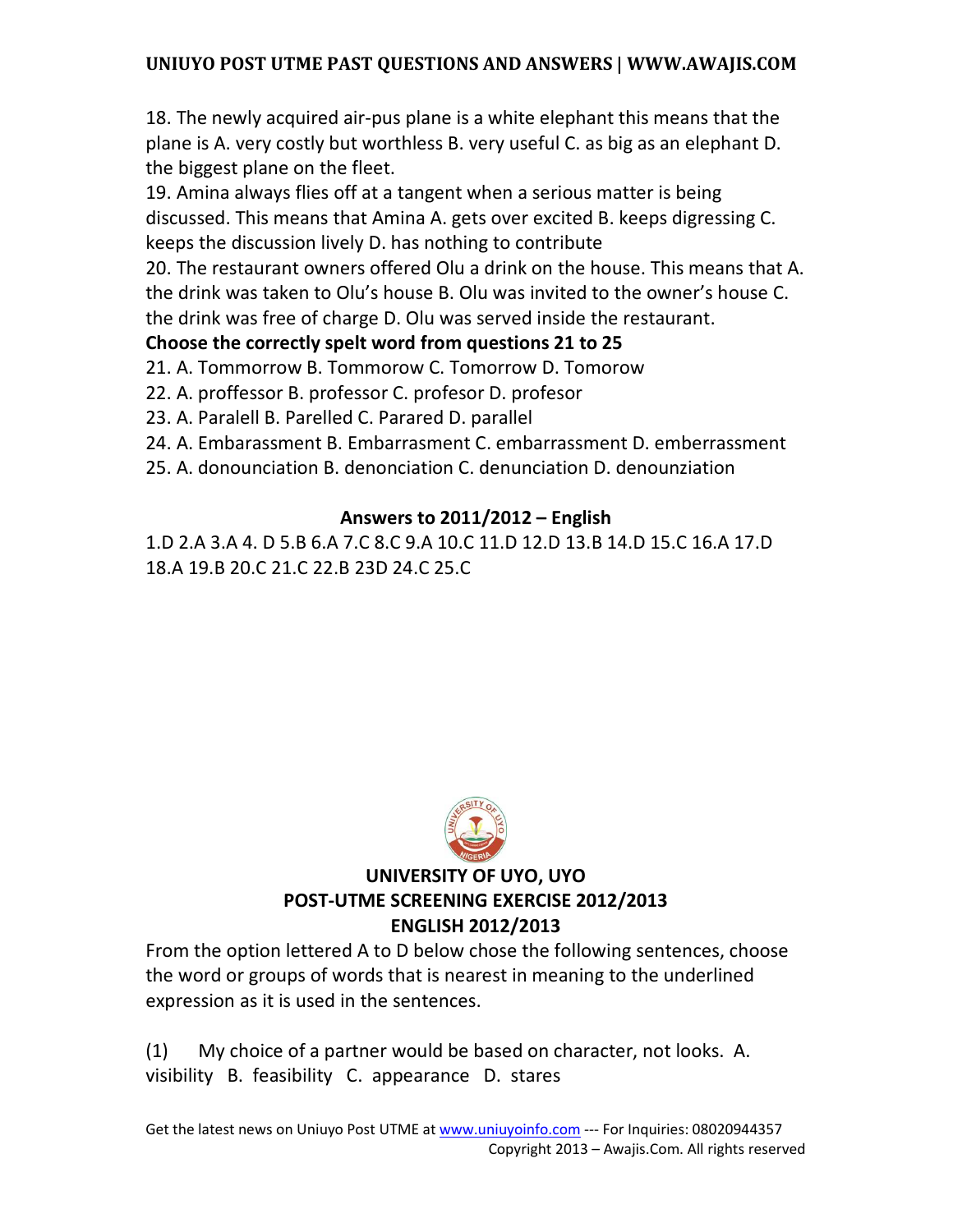(2) The girl has just come out of the fattening room and her waist is adorned with beads. A. surrounded B. decorated C. besieged D. defaced (3) There are some drugs that could exacerbate a particular illness A. heal B. ameliorate C. lengthen D. worsen

(4) What you cannot avoid you try to endure A. cast off B. put off C. dispense with D. tolerate

Choose the word opposite in meaning to the underlined

(5) His outspokenness contrasts with the…..of the father. A. humour B. sobriety C. deafness D. taciturnity

(6) A gully, which is a natural phenomenon, could not be mistaken for a tunnel, which…. A. supernatural B. false C. artificial D. modern

(7) Personally, I give in rather easily when it comes to arguments, but Emeka will always….to his opinions. A. hold in B. hold on C. give D. hold back

(8) The crops the farmer planted were….by some naughty boys. A. sowed B. weeded C. destroyed D. uprooted

From the words or group of words lettered A to D, choose the one that best completes each of the following sentences.

(9) Mrs. Adams purchased….. A. a pure leather bad imported B. an imported pure leather bag (c) a leather bag imported pure D. an imported bag pure leather

(10) It was apparent that we were being……..by the heat as soon as the air conditioner was switched off. A. beaten B. stiffed C. attacked D. bitten (11) Jumal's stay in the hotel afforded her……chance to do her writing A. ample B. insufficient C. powerful D. opportune

(12) You were punished because you…….last week without permission. A. ought not to have traveled B. must not have traveled C. ought not to travel D. will not have traveled

(13) The PTA meeting did not adjourn until it had discussed all the matters placed…..it A. by B. with C. before D. over

(14) My mother was pleased…..when she learnt of my success A. with B. at C. in D. for

(15) The students refused to appear before the…..panel set up to look into their demands A. five-man's B. five man C. five men's D. give-men (16) The teachers……..politics when I entered the staff room A. are discussing B. were discussion about C. a discussing on D. were discussing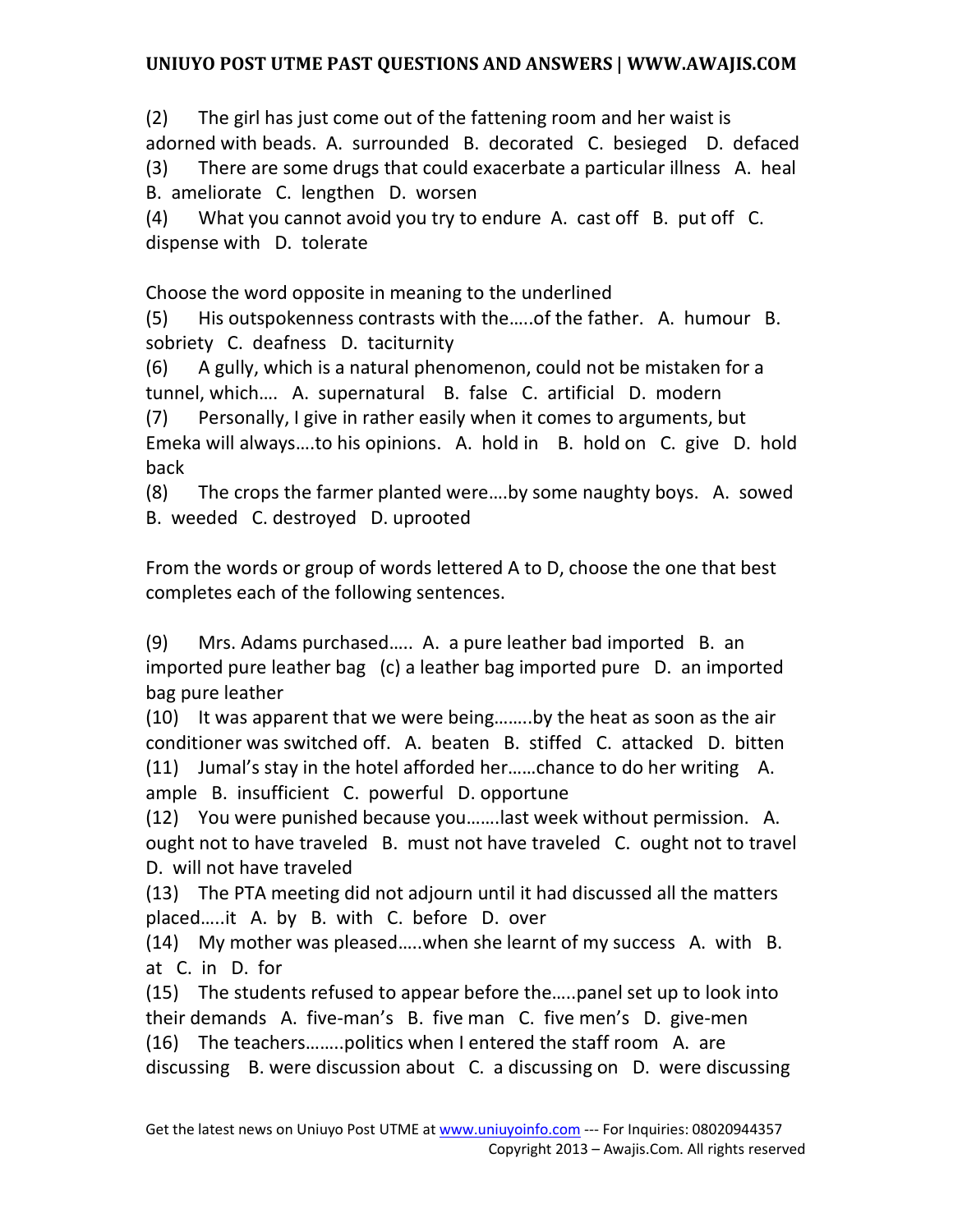(17) Because it had been raining heavily all morning,….people turned out to welcome the august visitor A. few B. quite a few C. only fewer D. few (18) "it is high time you…….crying", the woman told her daughter gently A. stop B. should stop C. stopped D. must stop (19) The day that Musa's uncle died was the ……..day of his life. A. more

sadder B. sadder C. saddest D. most saddest

(20) The little boy could not move the heavy stone…….he tried. A. as much as B. how much C. no matter that D. however hard

After each of the following sentences, a list of possible interpretation is given. Choose the interpretation you consider the most appropriate for each sentence.

(21) The accountant falsified the records in order to feather his own nest. This means that the account tried. A. deceive his boss B. pet a feather in his cap C. make himself rich D. avenge a wrong done to him by his boss (22) The cashier wanted to pull the wool over my eyes by making me sign for money didn't receive. This means that the cashier wanted to A. deceive me B. blindfold me C. rub my eyes with cotton wool D. have my support (23) The tax-driver smelt a rat when the policemen waved him to stop and so he sped off. This means that the driver A. suddenly saw a big rat B. had killed a rat C. committed an offence D. became suspicious (24) The proscription of the students' union was to nip the planned demonstration in the bud. This means that proscription was meant to A. keep the students on the alert B. prevent the proposed demonstration C. disorganize the students D. punish the students

(25) The officer urged the soldiers to gird up their loins for the task ahead. This means that the soldiers should A. wake up early the next morning B. guard their hungry lions C. war new battle uniform D. be on full alert

ANSWERS TO USE OF ENGLISH 1. C 2. B 3. D 4. D 5. D 6. C 7. B 8. D 9. B 10. A 11. A 12. A 13. C 14. A 15. B 16. B 17. D 18. C 19. C 20. D 21. C 22. A 23. D 24. B 25. D



Get the latest news on Uniuyo Post UTME at www.uniuyoinfo.com --- For Inquiries: 08020944357 Copyright 2013 – Awajis.Com. All rights reserved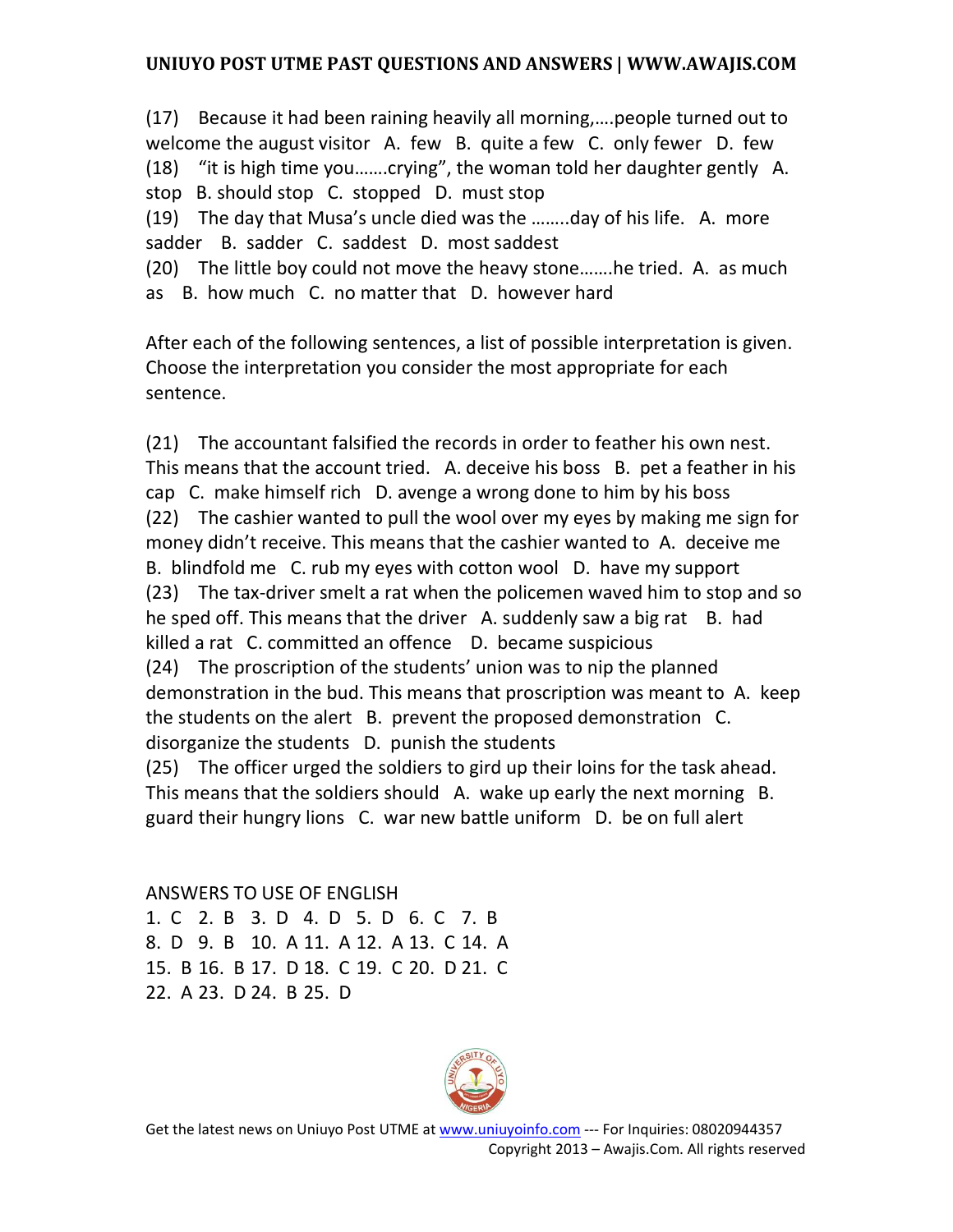### **UNIVERSITY OF UYO, UYO POST-UTME SCREENING EXERCISE 2013/2014 ENGLISH 2013 0417**

Choose the option that is nearest in meaning to the word (s) or phrase (s) underlined in the sentence

1. The young lady is obsessed with the fear of falling the examination a.

second time. A. dismayed about B. depressed C. Haunted by D. troubled 2. Akpan's sonorous voice could be heard from a far distance.

A. Mudded B. Loud C. pungent D. Cracked

3. Most Nigerians are skeptical of government's monetization policy. A. Critical B. Curious C. Doubtful D. Excited

4. My guest arrived at an opportune time A. Suitable B. Unexpected C. Busy D. Bad

5. There were sporadic occurrences of communal clashes in the state A. Frequent B. Widespread C. Occasional D. Scattered

## **Choose the option that is opposite in meaning to the words or phrases underlined in the sentence.**

6. The result of election underscores the views I expressed in the book. A. emphasizes B. confirms C. beliefs D. contradicts

7. She is an extravagant housewife A. Prudent B. miserly C. Stingy D. Patient.

8. Everyone expected him to be acquitted by the judge. A. ejected B. convicted C. released D. Pardoned.

9. The frequent demands for the better condition of service by workers could be catalyst to change. A. reaction B. incentive C. instigation D. reversal

10. This new breed of politicians is only interested in squandering the nations resources. A. using B. conserving C. preserving D. preparing

Choose the word or phrase that best completes each of the following sentences

11. Their allegations are baseless. We have decided to ignore them until they are able to ……………those allegations. A. Substantiate B. argue out C. emphasize D. generalize

12. Sharks have a formidable team that could win…… for the country in any international engagement. A. goals B. sports C. laurels D. attention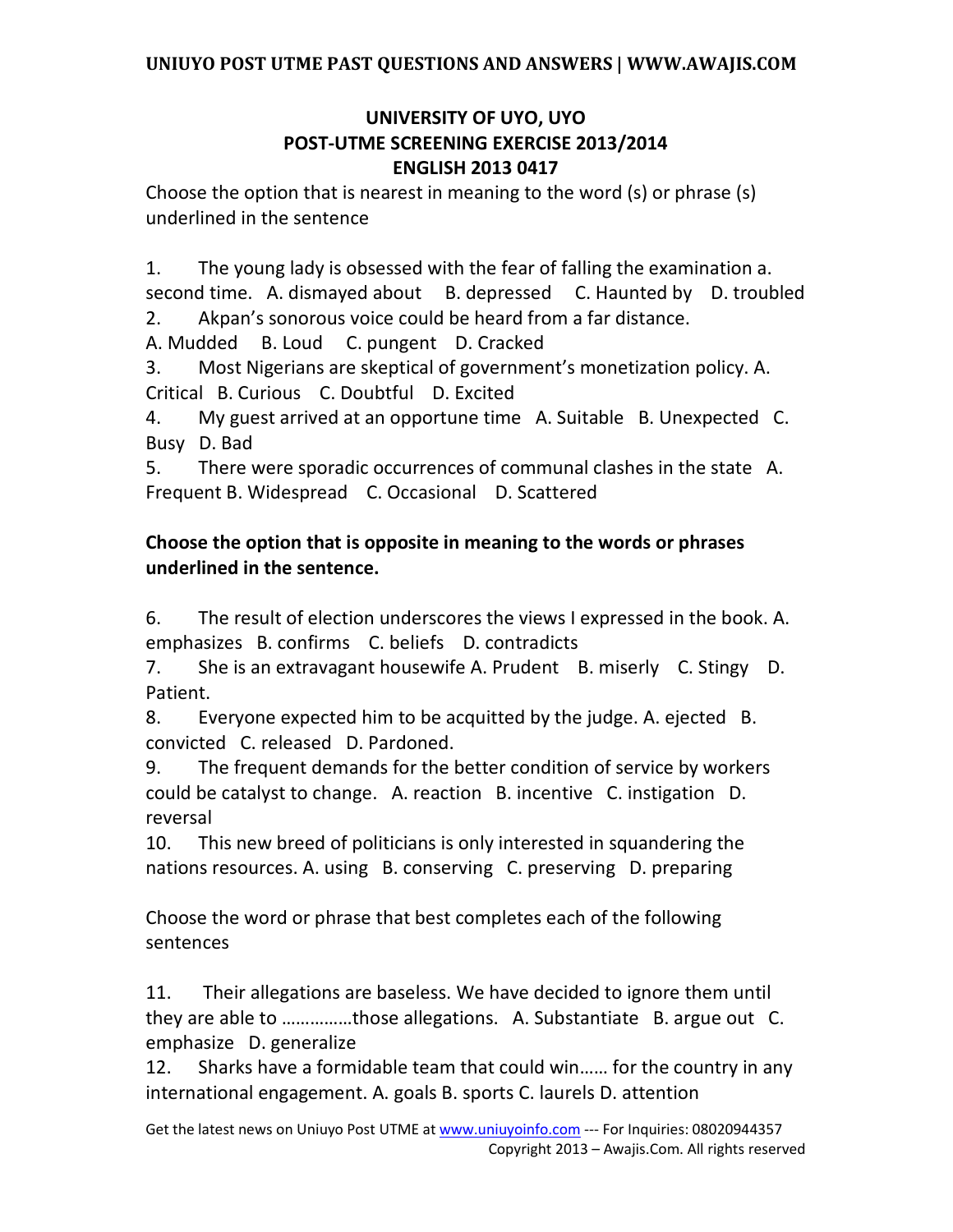13. Lacks of commitment of policy ………..in the agricultural sectors has been identified as a key mainstay. A. idea/factor B. stipulation/money C. objectives/sector D. enunciations/economic.

14. The proposal of government to offer N200 million as a dedicated facility for the purchase of grain is With a number of problems. A. surplus/fraught B. plenty/lifted C. dry/blessed D. foreign/constituted.

15. Oil prices are expected to remain and inflation is already under A. stable/control

B. poor/threat C. high/observation D. good /balance.

## **Select the best possible interpretation for each sentence from the options given**

16. The manager told Ayo to hold his tongue and get on With his work. This means Ayo was to………….. A. hold his tongue while working B. remain silent C. talk with his hand on his tongue D. keep his mouth open.

17. It would not have been necessary to adjourn the meeting if the Chairman had been there. This means that A. the meeting w not held because the chairman did not come. B. the meeting was not adjourned C. the chairman did not attend the meeting D. there was no need to adjourn the meeting.

18. In this broadcast, the governor tried to pour out on troubled waters by explaining to the people what led to his being abducted. This means the governor tried to A. calm the people B. warn the people C. spray oil on the lake D. cause uproar.

19. The two buses had a close shave at the approach to the bridge. This means the two buses A. had a bread down B. had a head on collision C. had a narrow D. had a slight collision.

20. Small though his contribution was, it did not go unacknowledged. This means that A. he was not thanked although he gave a lot B. he was thanked because he gave a little C. he was thanked since he gave a lot D. he was thanked although he gave very little.

# **Choose the option that best completes each sentence below**

21. Bisi is a girl who can be relied A. by B. of C. upon D. over.

22. The faces are Identical each other. A. between B. to C with D. by.

23. The two boys helped……. To complete the tasks. A. each other B. themselves C. one another D. their selves

24. The city is seriously short of A. fuel B. fuels C. some fuel D. any fuel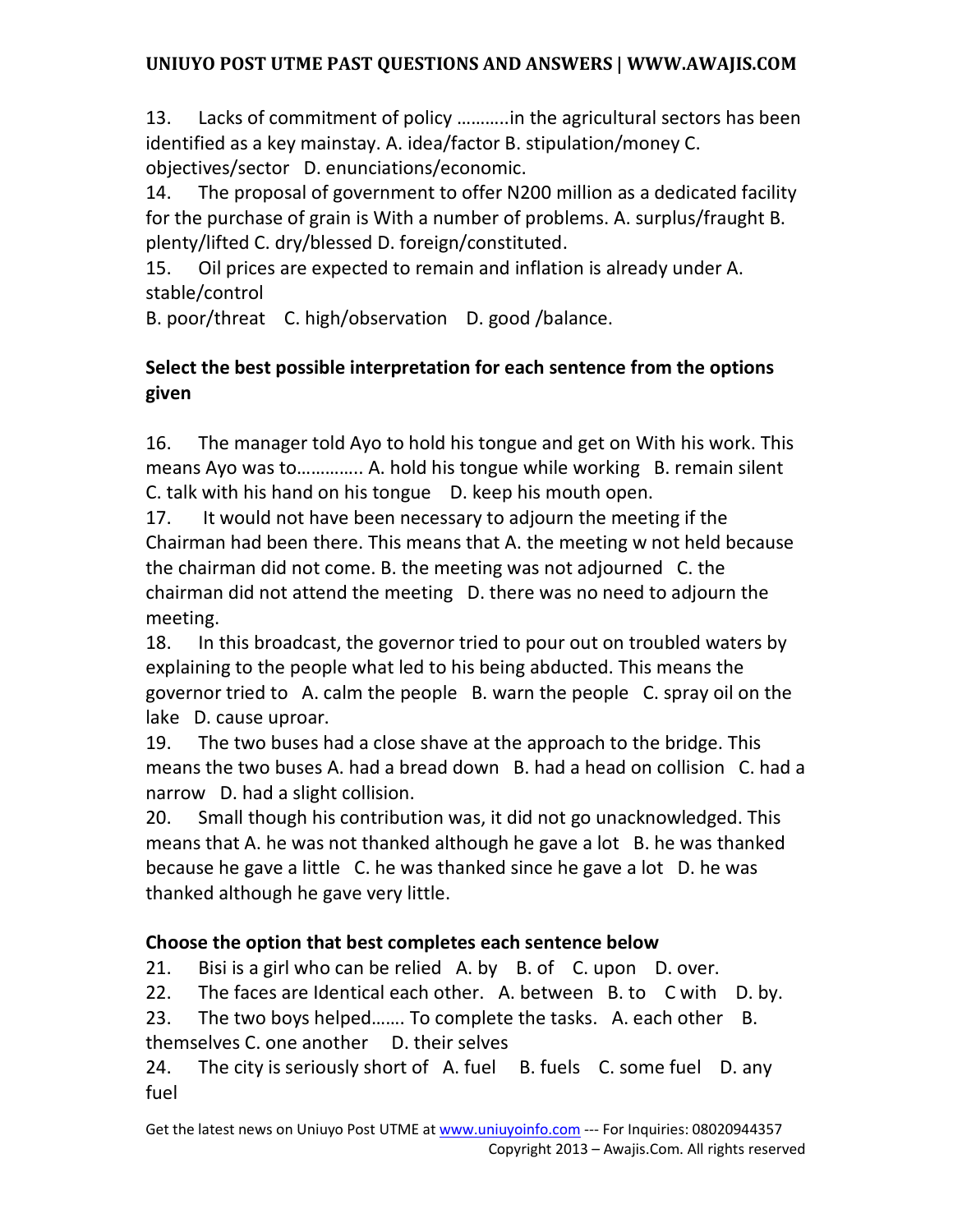25. How can you supply to the company? A. many furniture B. more furniture C. much furniture D. much furnitures

#### **ANSWERS**

1. D 2. B 3.C 4. A 5. C 6. D 7. B 8. B 9. D 10. B 11. A 12. C 13. D 14. A 15. A 16. B 17. A 18. A 19. D 20. D 21. C 22. C 23. A 24. A 25. C



# **UNIVERSITY OF UYO, UYO POST-UTME SCREENING EXERCISE 2014/2015 ENGLISH 2014 S1.2**

Read the following passage carefully and answer the questions on it

#### **Passage 1**

Demola Drone spoke up, "We've become the laughing stock of the insect community and the humans have turned against us".

"yes, the humans especially hate us!" shouted Dotun Drone adjusting his danshiki with devilish panache. And the chant began:

"Sting her to death!"

"Sting her to death!"

Queen Honey Bee raised up two legs to command silence. "One drone at a time, and be careful not to drone on. You were saying Demola Drone"?

 Demola Drone was not put out by Queen Honey Bee's daunting attitude and declared:" Word has reached us from other insects and from humans that the honey of the bee community is no longer sweet. They say it is bitter. As the leader of the bees, it is your duty to ensure that our reputation, our honour as bees, as the chief producers of hone is…is kept…well…intact".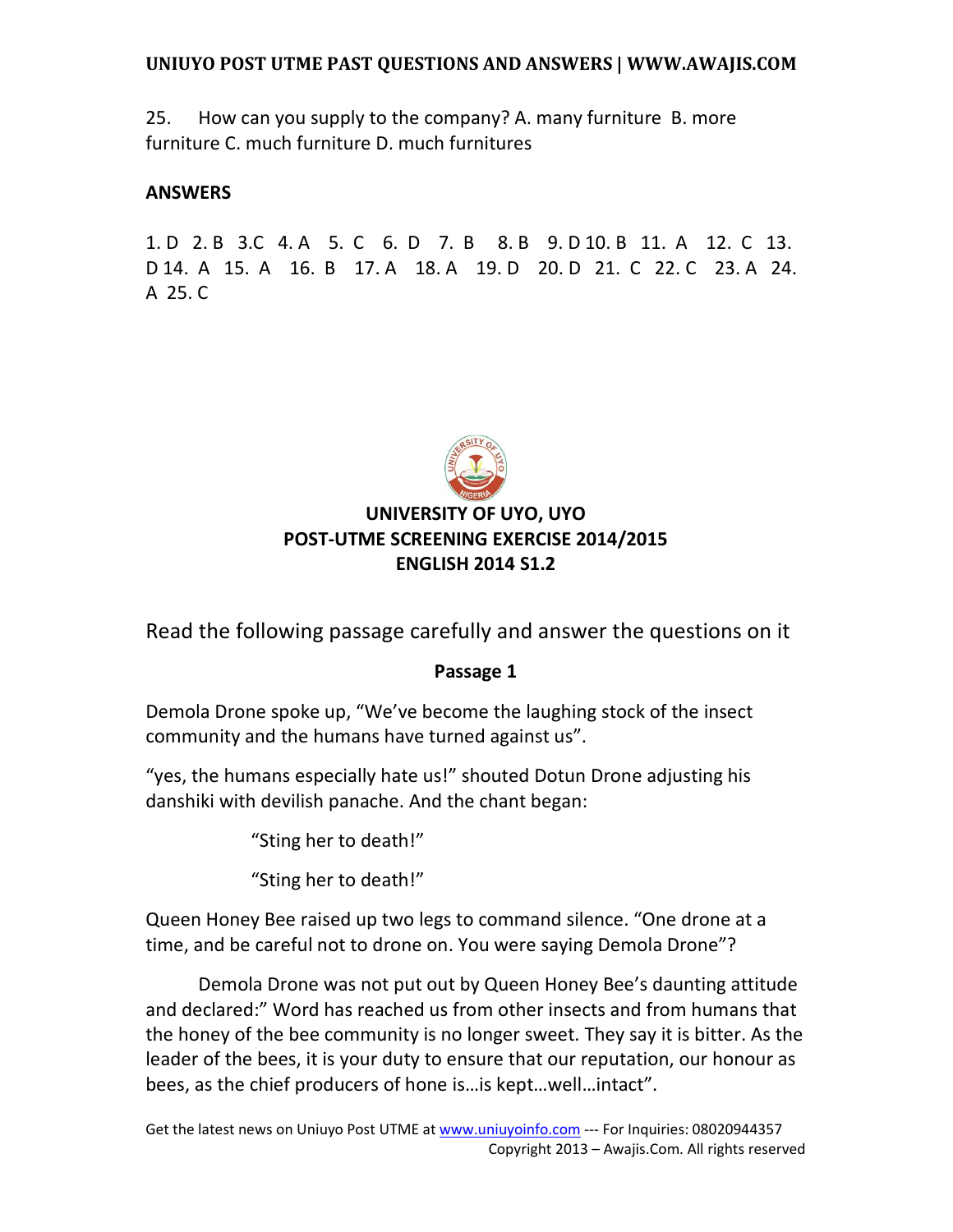Dotun Drone agreed, "You're giving bees a bad name. honey is supposed to be sweet its not meant to be bitter."

 Queen Honey Bee smiled. "Drones, members of the male community of bees. As you are well aware, I am no despot. I am not beastly, I have in my opinion ruled the bee community with a great deal of responsibility. I lay eggs, but unusual for a queen, I oversee the collection of nectar and pollen, the production of wax and honey. And I do this busily. I may not be the bees knees, but whenever the work is completed satisfactorily, I hold a Beefeast for all, even for you drones – especially for you drones.

 Dupe Drone clapped his wings. "Thank you Queen Honey Bee. Thank you for everything you have done". But before he could finish speaking, Demola Drone cut him short, "the fact remains that whatever you have done in the past has been, Umm, destroyed largely by what is happening now. The honey is bitter and you must die!"

 His right hand man, Dotun Drone, rose high in the air and with his danshiki fluttering waved some of his legs, "It's I, I, I, with you Queen Hone Bee. I did this for the bees and I did that for the bees. Let's sting her to death!"

 Queen Honey Bee settled herself comfortably on her hive throne and again addressed the drones. "So you drones want the right to kill me? You want a communal drone decision on my honey? On me? Firstly, as I have already said, I am no despot. I do not begrudge you this "bee in your bonnet one little bit. You have a right to berate me if I have done something wrong. It is your drone duty to be little me even banishes me, even kill me. Secondly, you can all taste my honey and decide for yourselves whether it is sweet or bitter". (From Karen-King Aribisala's Queen Honey Bee and Drone Designs).

#### Questions

- 1. Give a word or phrase which means almost the same and can replace the word daunting in the passage. (a) shocking (b) despicable (c) intimidating (d) foolish
- 2. Explain the meaning of put out as used in the passage in one word or phrase. (a) encouraged (b) silenced (c) discouraged (d) frightened
- 3. Comment on the writer's use of the words: responsibility and beesknees (a) the passage is about bees (b) the writer is reproducing the word bees (c) the words are used for sound effect (c) all of the above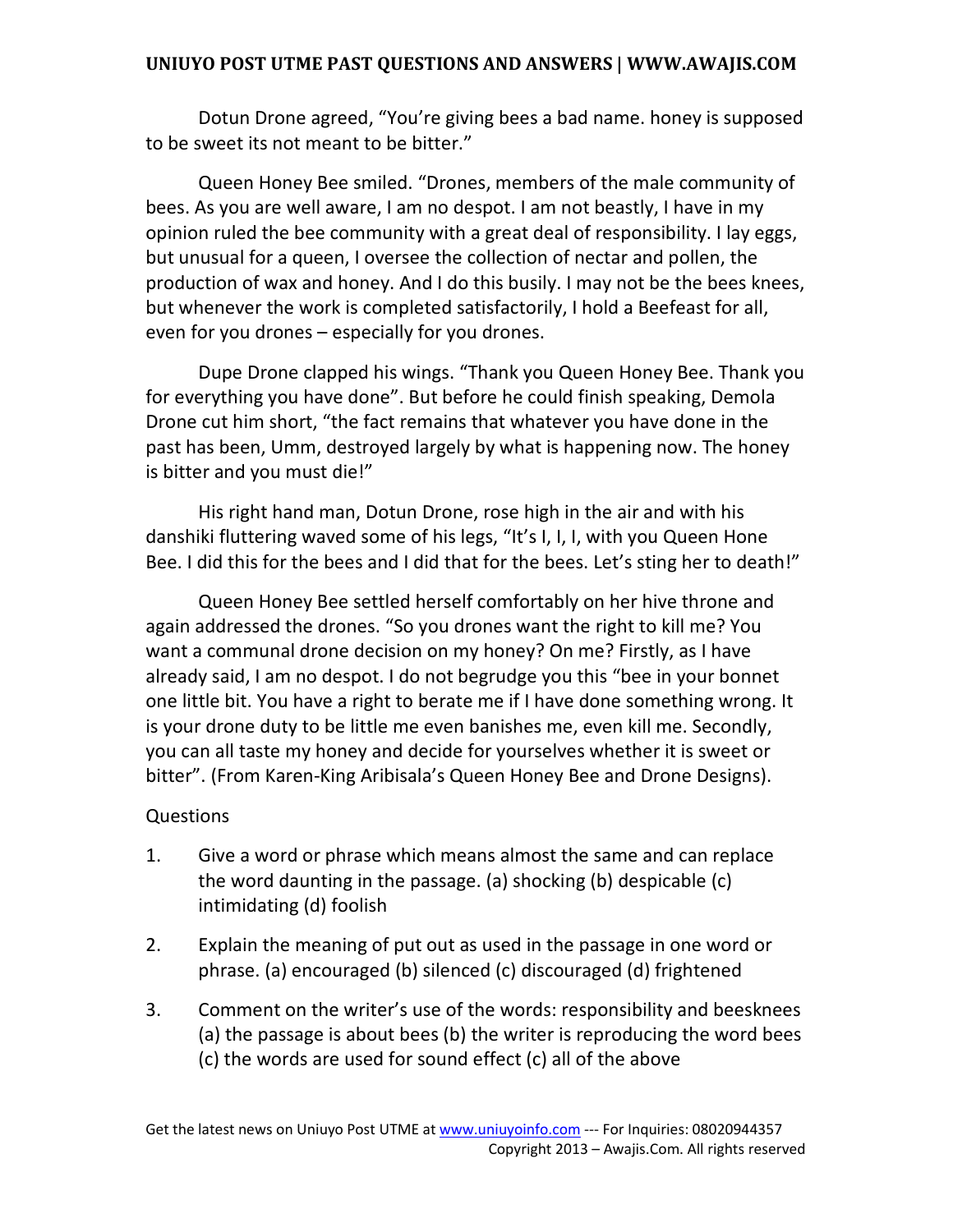- 4. What are the complaints of the drones about Queen Honey Bee? (a) that she is too proud and bossy (b) that she claims to be the only one doing everything for the bees (c) that she can no longer produce sweet honey (d) a and b above
- 5. What do you think is the real reason why the drones want to kill Queen Honey Bee? (a) the drones did not like Queen Honey Bee to rule over them (b) the honey was really bitter (c) she was too old to produce honey (d) they were ashamed of her and her honey
- 6. Why in your opinion does Queen Honey not deserve to die? (a) her honey was not sweet (b) the drones were only being malicious and resentful (c) she was doing her duties as she should (d) the drones do no work in the hive themselves
- 7. What is implied by the expression…even for you drones? (a) the drones do not deserve a feast because they do not work (b) the drones hated her (c) the drones were the masters (d) they were only there to cause problems
- 8. "It is your drone duty to be little me". From this sentence what do you think is the attitude of the writer towards the drone and Queen Honey Bee? (a) the writer is in sympathy with both the drones and Queen Honey Bee (b) the writer is in sympathy with the drones (c) the writer is in sympathy with Queen Honey Bee (d) the writer was in sympathy with neither the drones nor Queen Honey Bee
- 9. According to the passage, what is the main function of the Queen Honey Bee? (a) to rule the bees (b) to produce honey (c) to lay eggs (d0 to supervise the collection of nectar and pollen
- 10. What is the writer's tone in the passage? (a) patronizing (b) condemning (c) sarcastic (d) humourous
- 11. Most Nigerians are horrified the recent bombing by Boko Haram (a) with (b) about (c) at  $(d0$  for
- 12. You have neither succeeded failed (a) or (b) nor (c) but (d) none of the above
- 13. Either you study to pass the examination \_\_\_\_ you fail it (a) nor (b) but (c) or (d) decide
- 14. Would you go  $\equiv$  the rain (a) under (b) in (c) with (d) by